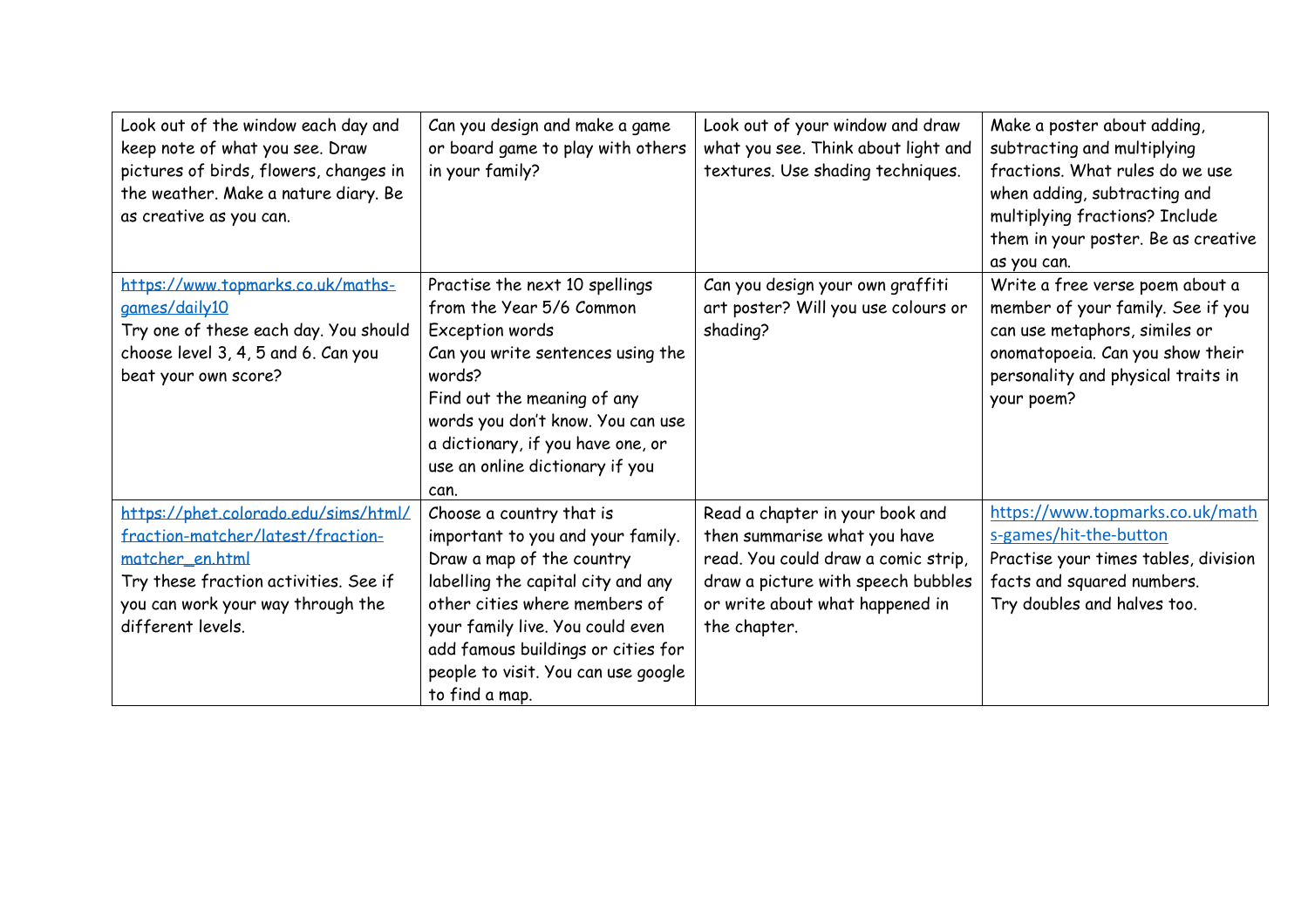| Create a poster showing everything<br>you know about multiplication and<br>division and the links between them.<br>You could use pictures and<br>diagrams. Be as creative as you can.                                                                                                                               | https://www.bbc.co.uk/bitesize/top<br>ics/zgssgk7/articles/zwn6mnb<br>Watch the clip about life cycles.<br>We have looked at the life cycle of<br>a frog. A frog is an amphibian. Can<br>you find out what a mammal is?<br>Choose a mammal and make a fact<br>file about it. Can you draw a life<br>cycle for your mammal? Label each<br>stage clearly. | Look carefully at the picture<br>"Summer".<br>Using the clues in the picture, try<br>to answer the questions. Include as<br>much detail as you can.                                                                                           | Practise the next 10 spellings from<br>the Year 5/6 Common Exception<br>words.<br>You could write sentences using the<br>words or you could write the words<br>out in a pattern - spirals, circles,<br>squaresbe creative and make it<br>fun!                                 |
|---------------------------------------------------------------------------------------------------------------------------------------------------------------------------------------------------------------------------------------------------------------------------------------------------------------------|---------------------------------------------------------------------------------------------------------------------------------------------------------------------------------------------------------------------------------------------------------------------------------------------------------------------------------------------------------|-----------------------------------------------------------------------------------------------------------------------------------------------------------------------------------------------------------------------------------------------|-------------------------------------------------------------------------------------------------------------------------------------------------------------------------------------------------------------------------------------------------------------------------------|
| Imagine that you have been chosen<br>to show a very important visitor<br>around Peterborough. They have<br>never been here before. Can you<br>design a poster or booklet to tell<br>them about all the places they<br>could visit? For example, the<br>museum, the cathedral, theatres,<br>cinema, restaurants etc. | https://www.topmarks.co.uk/maths-<br>games/daily10<br>Try one of these each day. You<br>should choose level 3, 4, 5 and 6.<br>Can you beat your own score?                                                                                                                                                                                              | Think about a book you have really<br>enjoyed reading. Remember why you<br>enjoyed it so much. Can you design a<br>new front cover for the book? How<br>would you make it different? Can<br>you write a new blurb to go on the<br>back cover? | Write a postcard to a friend who<br>goes to a different school. Tell<br>them all about Woodston Primary<br>School. What do you like about the<br>school? What is your favourite<br>subject? Include as much detail as<br>you cantry to use lots of<br>interesting adjectives. |
| https://www.topmarks.co.uk/math<br>s-games/hit-the-button<br>Practise your times tables, division<br>facts and squared numbers.<br>Try doubles and halves too. Are you<br>getting quicker?                                                                                                                          | Write a 100 word story. You must<br>use the sentence below but you can<br>use it anywhere in your story.<br>There was a sudden tapping on the<br>window.                                                                                                                                                                                                | How many words can you make using<br>the letters in the word:<br>another<br>If you find them all, there are 155!                                                                                                                              | http://www.keystage2literacy.co.uk<br>/countdown-letters-game.html<br>Choose Numbers and challenge<br>yourself to make the target<br>number! How many big numbers will<br>you choose? Or will you use more<br>small numbers?                                                  |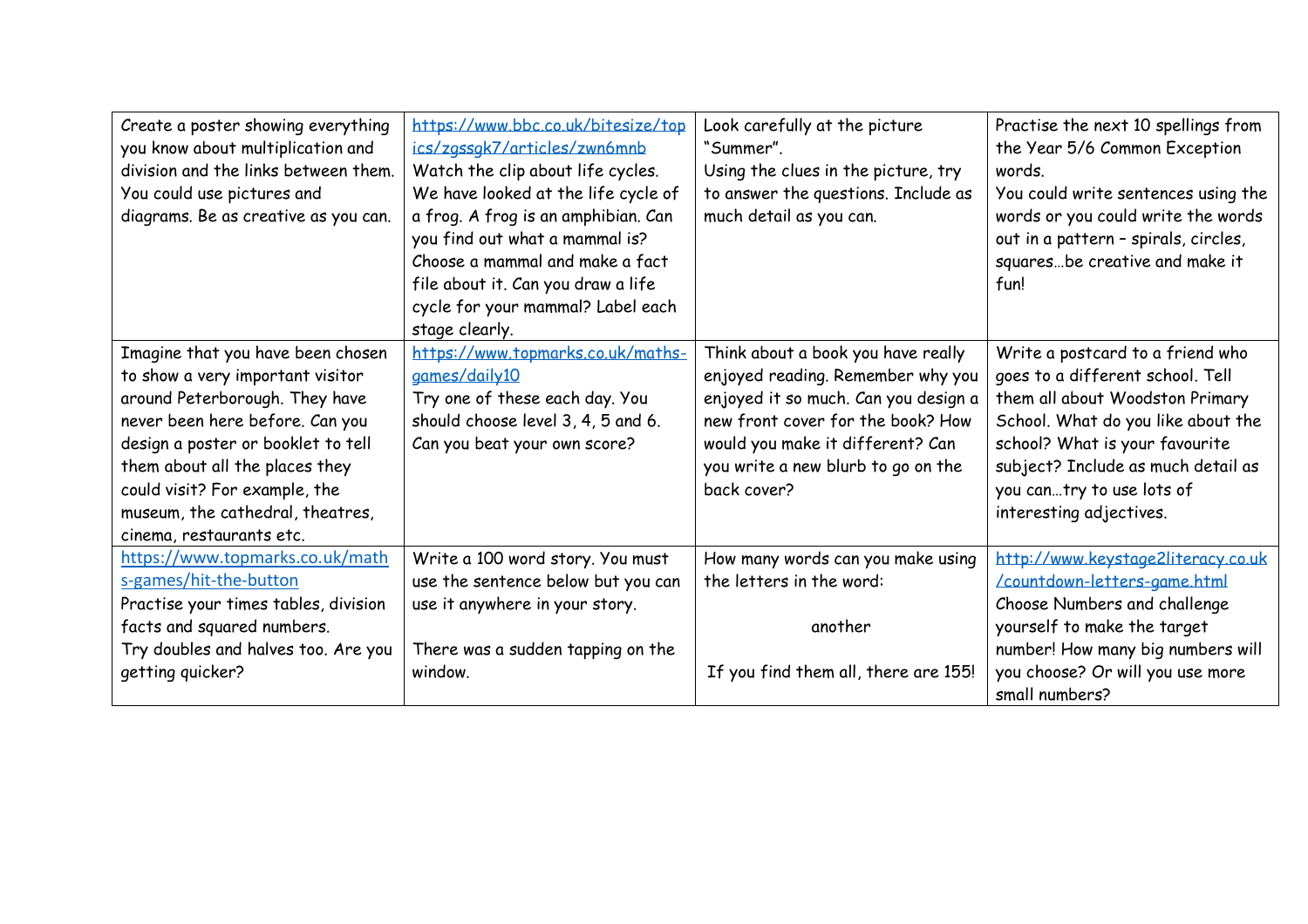## **Summer**



**Visit kids.classroomsecrets.co.uk for online games to support learning. Join our Group: Coronavirus Home Learning Support for Teachers and Parents**

**© Classroom Secrets Limited 2020**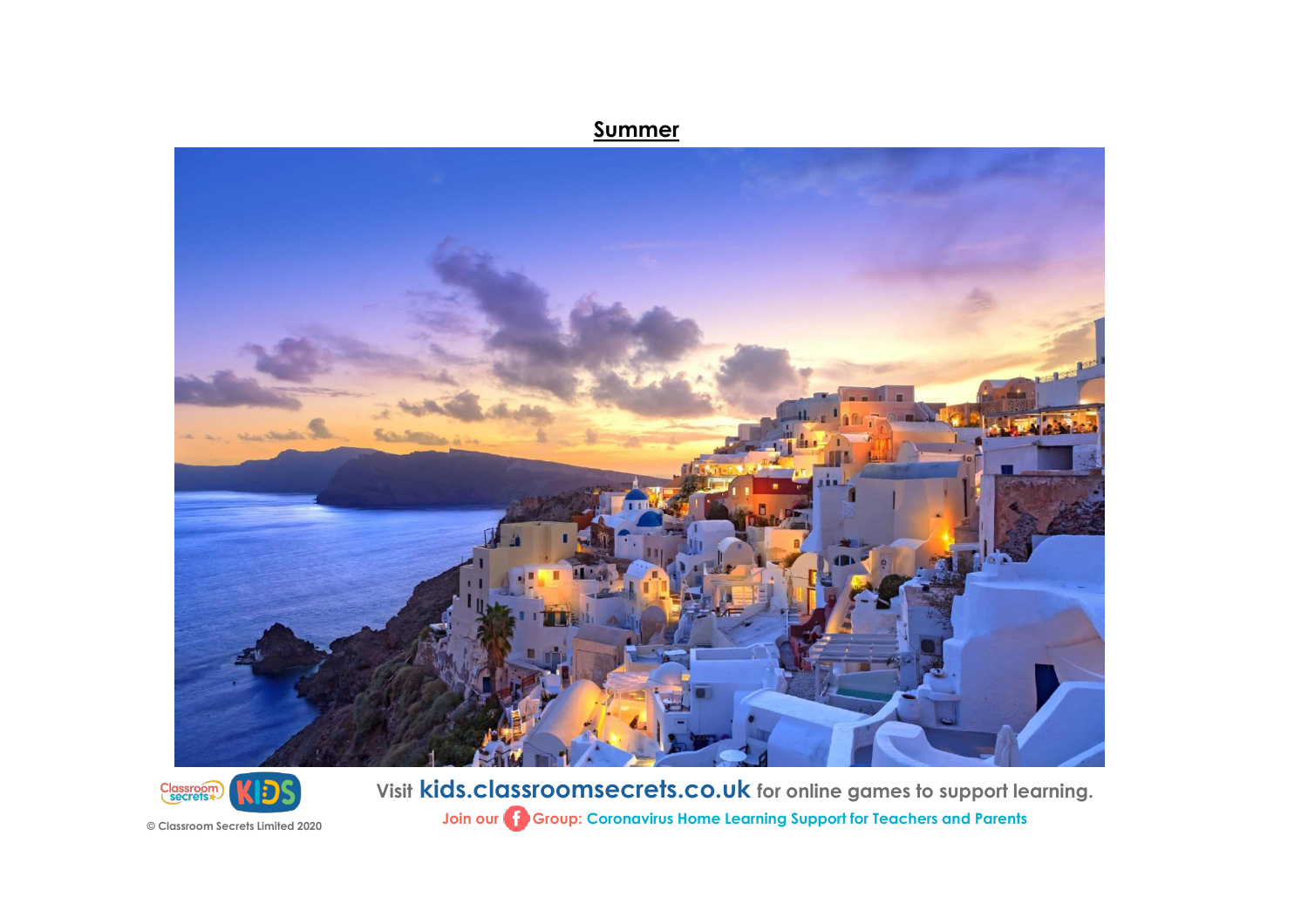## **Summer Sunset – Follow-Up Work**

**1. Where in the world could this be? What clues are there to suggest this?**

**2. Think of three words to describe the landscape and environment of this scene?**

**3. Why do you think the houses are mainly painted white?**

**4. What time of day do you think this is? What clues are there to suggest this?**

**5. How many people live here? Why do you think this?**

**6. How old do you think this village is? What makes you think this?**

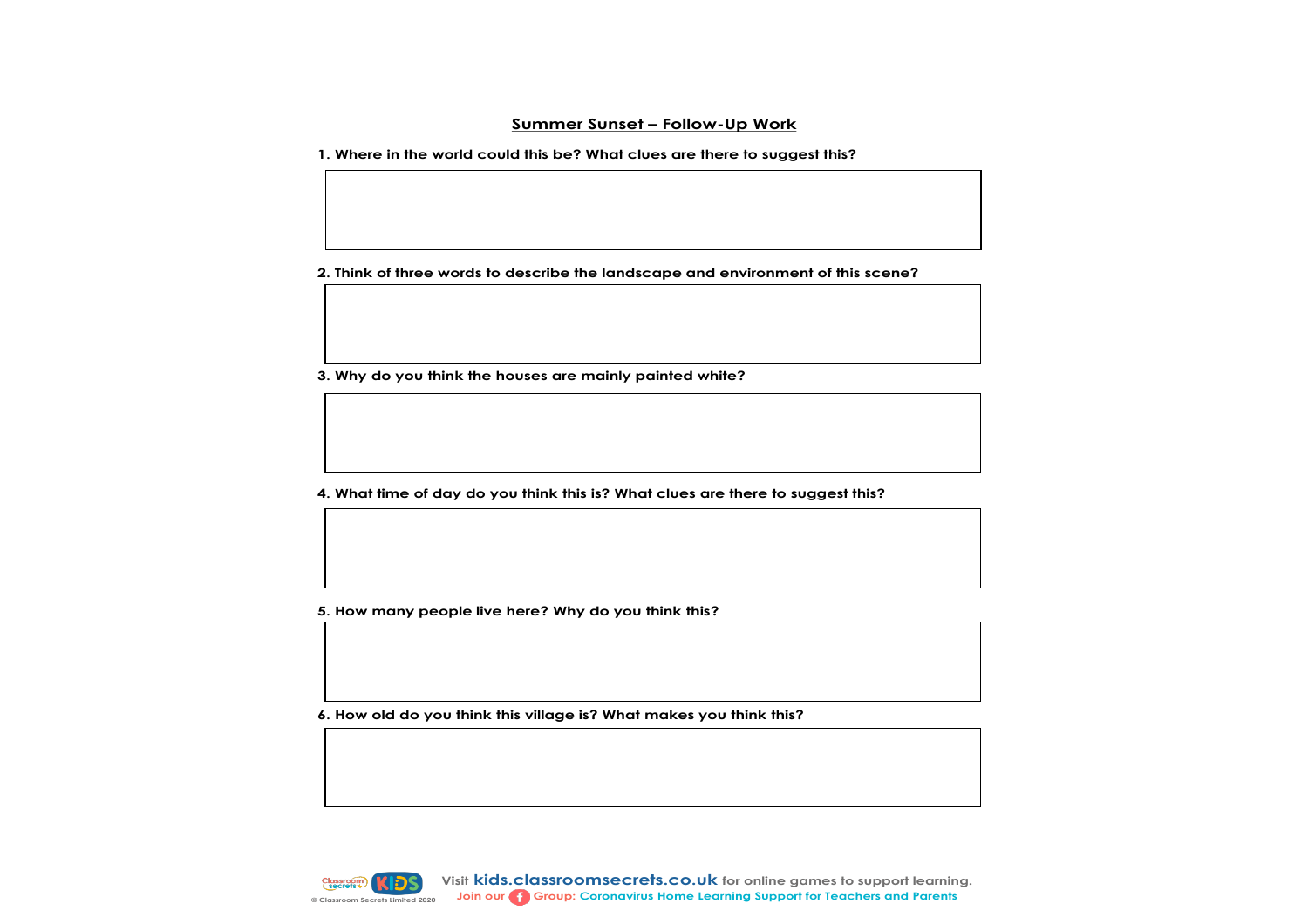| Create a poster showing everything   | https://www.bbc.co.uk/teach/class-   | https://www.topmarks.co.uk/maths-    | What makes someone a good           |
|--------------------------------------|--------------------------------------|--------------------------------------|-------------------------------------|
| you know about using column          | clips-video/science-ks2--ks3-the-    | games/daily10                        | friend? Is it someone who makes     |
| method for addition and              | life-cycles-of-different-            | Try one of these each day. You       | you laugh? Someone who laughs at    |
| subtraction. What rules do we        | organisms/zvh8qp3                    | should choose level 3, 4, 5 and 6.   | all your jokes? Design a poster to  |
| follow? Can you include them in your | Watch the clip about life cycles.    | Can you beat your own score?         | show what a good friend should      |
| poster? Be as creative as you can!   | Now choose an insect and research    |                                      | bemake it as interesting and as     |
|                                      | its life cycle. How will you present |                                      | creative as you can.                |
|                                      | your information? Poster? Book?      |                                      |                                     |
|                                      | Leaflet? Diagram?                    |                                      |                                     |
| Practise the next 10 spellings from  | https://www.topmarks.co.uk/times-    | Think of a famous person you would   | http://www.scootle.edu.au/ec/viewi  |
| the Year 5/6 Common Exception        | tables/coconut-multiples             | like to meet.                        | ng/L6187/index.html                 |
| words.                               | Try this activity to revise your     | Write a list of twenty question you  | This is a super way for you to      |
| http://www.ictgames.com/mobilePa     | knowledge of multiples. You can      | would like to ask them.              | improve your use of verbs and       |
| ge/lcwc/index.html                   | start at a lower level and slowly go | Try to think of interesting          | adverbs! Have a go at improving the |
| You could use the website above to   | higher or you could challenge        | questions that link to who they are, | stories by choosing more exciting   |
| help you.                            | yourself and aim high from the       | e.g. if s/he is a sports person, you | verbs and adverbs.                  |
| You could write sentences using the  | start!                               | could ask why they chose their       |                                     |
| words or you could write the words   |                                      | particular sport.                    |                                     |
| out in a pattern - spirals, circles, |                                      |                                      |                                     |
| squaresbe creative and make it       |                                      | What would be the most important     |                                     |
| fun!                                 |                                      | question and why?                    |                                     |
| https://www.topmarks.co.uk/math      | Read a chapter in your book and      | Don't say "said", say                | http://www.keystage2literacy.co.uk  |
| s-games/hit-the-button               | then summarise what you have read.   | How many alternatives can you        | /countdown-letters-game.html        |
| Practise your times tables, division | You could draw a comic strip, draw   | think of?                            | Choose Letters and challenge        |
| facts and squared numbers.           | a picture with speech bubbles or     | Can you write some sentences using   | yourself to make the longest word   |
| Try doubles and halves too. Are you  | write about what happened in the     | some of your alternatives?           | you can! Keep trying.               |
| getting quicker?                     | chapter.                             |                                      |                                     |